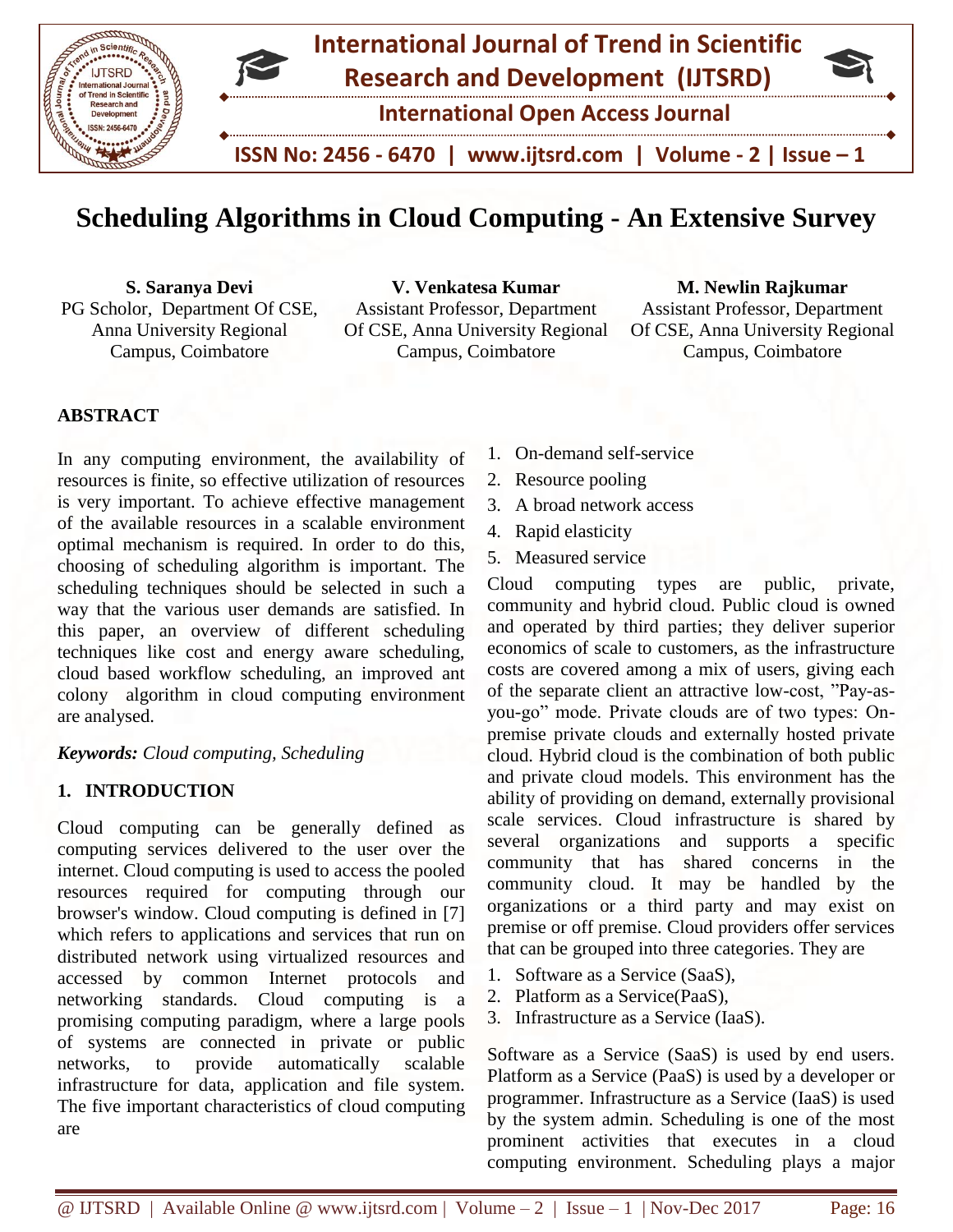role in allocating resources for competing process. Scheduling is a method by which threads, either processes or data flows are given access to system resources. Normally scheduling can be carried out for load balancing in a system to achieve quality of service effectiveness. The need for a scheduling algorithm arises from the requirement of most modern systems to perform multitasking (execute more than one process at a time) and multiplexing (transmit multiple flows simultaneously). The scheduler is concerned mainly with throughput, latency, turnaround time, response time and fairness/ waiting time.

## **2. RELATED WORK**

## **2.1. WORKFLOWSSCHEDULING**

*Scientific Workflows Scheduling With Deadline Constraint In The Clouds* **[1]:** cloud computing has been commonly identified as the fundamental of computing paradigm to implement, compute and data intensive business process workflow and scientific workflow application for processing huge amount of scientific data. In cloud computing, there is an one important feature named Multi-tenanted. It provides scalability and economic advantages to final customers and service providers are shares the similar cloud platform. In multi-tenant cloud computing, resource management is becoming one of the biggest tasks because of inherent heterogeneity and resource isolation. In this multi-tenant cloud computing, cloud based workflow scheduling algorithm is used to compute intensive workflow applications. It helps to minimize the complete workflow completion time, tardiness, execution cost of the workflows and it mainly utilize free resources of cloud effectively. Cost of execution of workflow changes depending on the application and on the size of the workflow. In this four-layered workflow scheduling system is introduced. This proposed cloud based workflow scheduling algorithms contrasted with the state-ofthe-art algorithm that is First Come First Served, EASY Backfilling and minimum completion time scheduling policies to calculate the performance. Proposed algorithm compared with different scheduling algorithm to highlight the Performance and robustness of the proposed solution. Cloud based workflow scheduling algorithm scheduling performs are best when compared with other in the terms of cost by generating much cheaper schedules.

*Cost And Energy Aware Scheduling Algorithm For Scientific Workflows With Deadline Constraint* **[2]:** To implement the deadline constrained scientific workflows, cloud computing is the best suitable platform. In which, there are big data applications and often need huge time to complete. In the clouds, energy consumption has become one of the main problems. So cost and energy aware scheduling (CEAS) algorithm is introduced by cloud scheduler. By using this algorithm, execution cost of workflow is minimizing and minimize the energy consumption while meeting the deadline constraint. In this proposed (CEAS) cost and energy aware scheduling comprise of five sub algorithm. Initially, the virtual machine selection algorithm is used to implement cost utility idea to direct task to their correct virtual machines (VM) types. Next, two tasks are merged by using merging methods to minimize cost of execution and energy consumption. In last task slack algorithm is used to save the energy by DVFS techniques. In other word, sequence tasks merging, parallel tasks merging and VM reuse algorithms will minimize the economic cost of workflow is energetic. In addition, sequence tasks merging, the parallel tasks merging, VM reuse and task slacking algorithm can protect respectable energy. The time complexity of each sub algorithm is polynomial. This cost and energy aware scheduling (CEAS) algorithm is estimated by using cloudsim and for real-world scientific workflow application is described.

*Hybrid Cloud Resources Scheduling Methods Based On Deadline And Cost Constraints* [3]: To optimize the fixed pool of public and private computing resources, task-oriented multi-objective scheduling method based on ant colony optimization (MOSACO) is introduced. According to deadline and cost constraints in hybrid cloud computing environment. Multi-objective scheduling method based on ant colony optimization (MOSACO) is applied to reduce task completion times and costs by using time-first and cost-first single objective optimization strategies. It is used to increase user quality of service and the profit of resource providers by working an entropy optimization model. The value of the multi-objective scheduling method based on ant colony optimization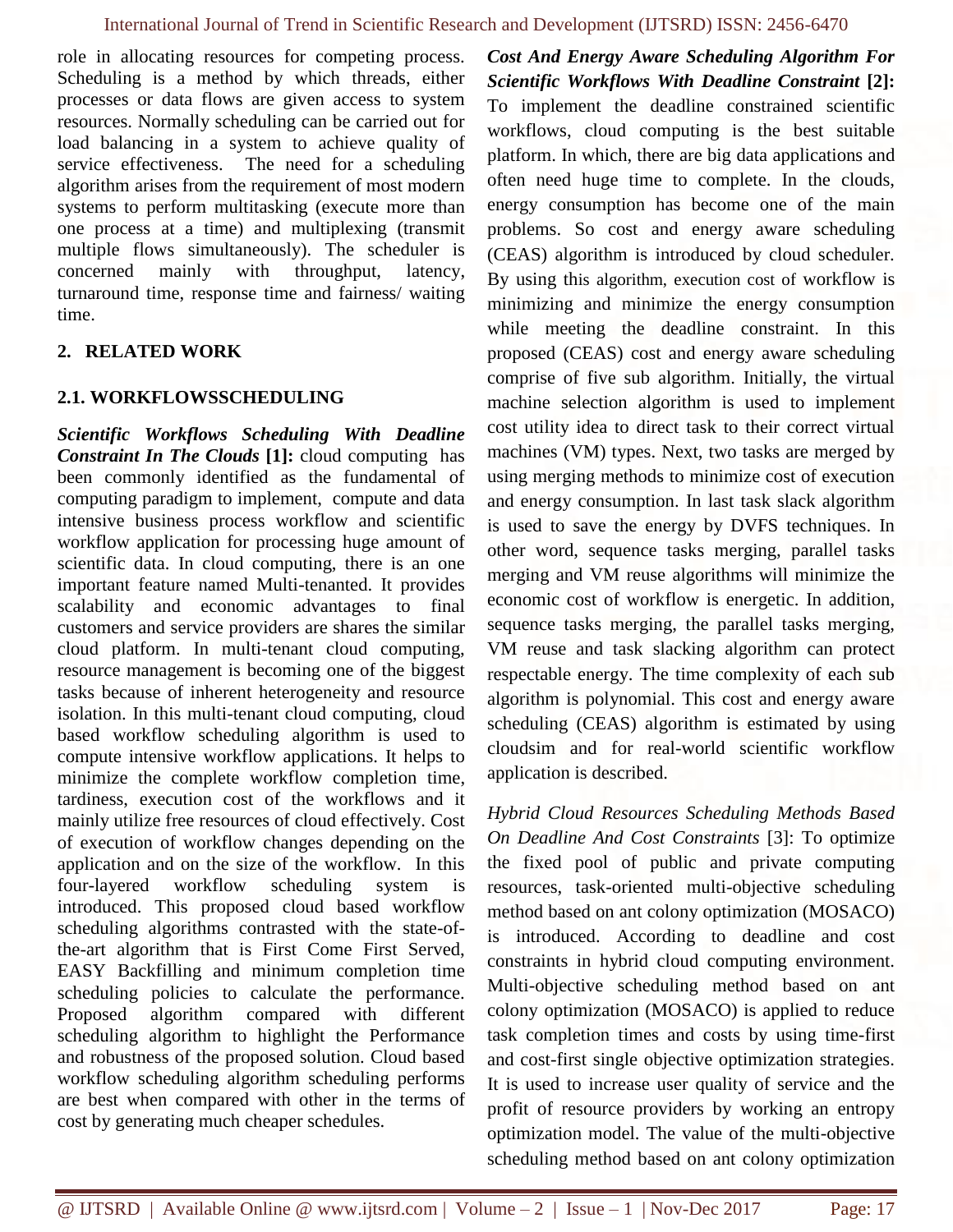(MOSACO) algorithm based on various considerations of task Completion time, Cost, number of deadline violations, private resource utilization is evaluated by using simulation and three application instance. Comparisons process is done with a similar scheduling algorithm.

## **2.2 TASK SCHEDULING**

*Temporal Task Scheduling For Profit Maximization In Hybrid Clouds* **[4]:** As cloud computing is becoming increasingly popular, consumers' tasks around the world arrive in cloud data centers. Scheduling tasks while assuring the service delay bound of delay-tolerant tasks. A challenging problem is the aperiodicity of arrival tasks and how to dynamically schedule all arrival tasks given the fact that the capacity of a private cloud provider is limited. In Previous works, an admission control to intelligently refuse some of arrival tasks. Although, this will reduce the throughput of a private cloud, and affect revenue loss. The problem of how to increase the profit of a private cloud in hybrid clouds while assuring the service delay bound of delay-tolerant tasks. So a profit maximization algorithm(PMA) to find out the temporal variation of prices in hybrid clouds. The temporal task scheduling contributes by PMA can automatically schedule all arrival tasks to execute in private and public clouds. The sub problem in each iteration of the profit maximization algorithm (PMA) clarified by the proposed hybrid heuristic optimization algorithm, parallel annealing particle swarm optimization (SAPSO). Finally, the proposed method can greatly increase the throughput and the profit of a private cloud and energy aware scheduling comprise of five sub algorithm. Initially, the virtual machine selection algorithm is used to implement cost utility idea to direct task to their correct virtual machines (VM) types. Next, two tasks are merged by using merging methods to minimize cost of execution and energy consumption. In last task slack algorithm is used to save the energy by DVFS techniques. In other word, sequence tasks merging, parallel tasks merging and VM reuse algorithms will minimize the economic cost of workflow is energetic. In addition, sequence tasks merging, the parallel tasks merging, VM reuse and task slacking algorithm can protect respectable energy. The time complexity of each sub algorithm is polynomial. This cost and energy aware scheduling (CEAS) algorithm is estimated by using cloudsim and for real-world scientific workflow application is described.

*Hybrid Cloud Resources Scheduling Methods Based On Deadline And Cost Constraints* [3]:To optimize the fixed pool of public and private computing resources, task-oriented multi-objective scheduling method based on ant colony optimization (MOSACO) is introduced. According to deadline and cost constraints in hybrid cloud computing environment. Multi-objective scheduling method based on ant colony optimization (MOSACO) is applied to reduce task completion times and costs by using time-first and cost-first single objective optimization strategies. It is used to increase user quality of service and the profit of resource providers by working an entropy optimization model. The value of the multi-objective scheduling method based on ant colony optimization (MOSACO) algorithm based on various considerations of task Completion time, Cost, number of deadline violations, private resource utilization is evaluated by using simulation and three application instance. Comparisons process is done with a similar scheduling algorithm.

## **2.2 TASK SCHEDULING**

*Temporal Task Scheduling For Profit Maximization In Hybrid Clouds* [4]: As cloud computing is becoming increasingly popular, consumers' tasks around the world arrive in cloud data centers. Scheduling tasks while assuring the service delay bound of delay-tolerant tasks. A challenging problem is the aperiodicity of arrival tasks and how to dynamically schedule all arrival tasks given the fact that the capacity of a private cloud provider is limited. In Previous works, an admission control to intelligently refuse some of arrival tasks. Although, this will reduce the throughput of a private cloud, and affect revenue loss. The problem of how to increase the profit of a private cloud in hybrid clouds while assuring the service delay bound of delay-tolerant tasks. So a profit maximization algorithm(PMA) to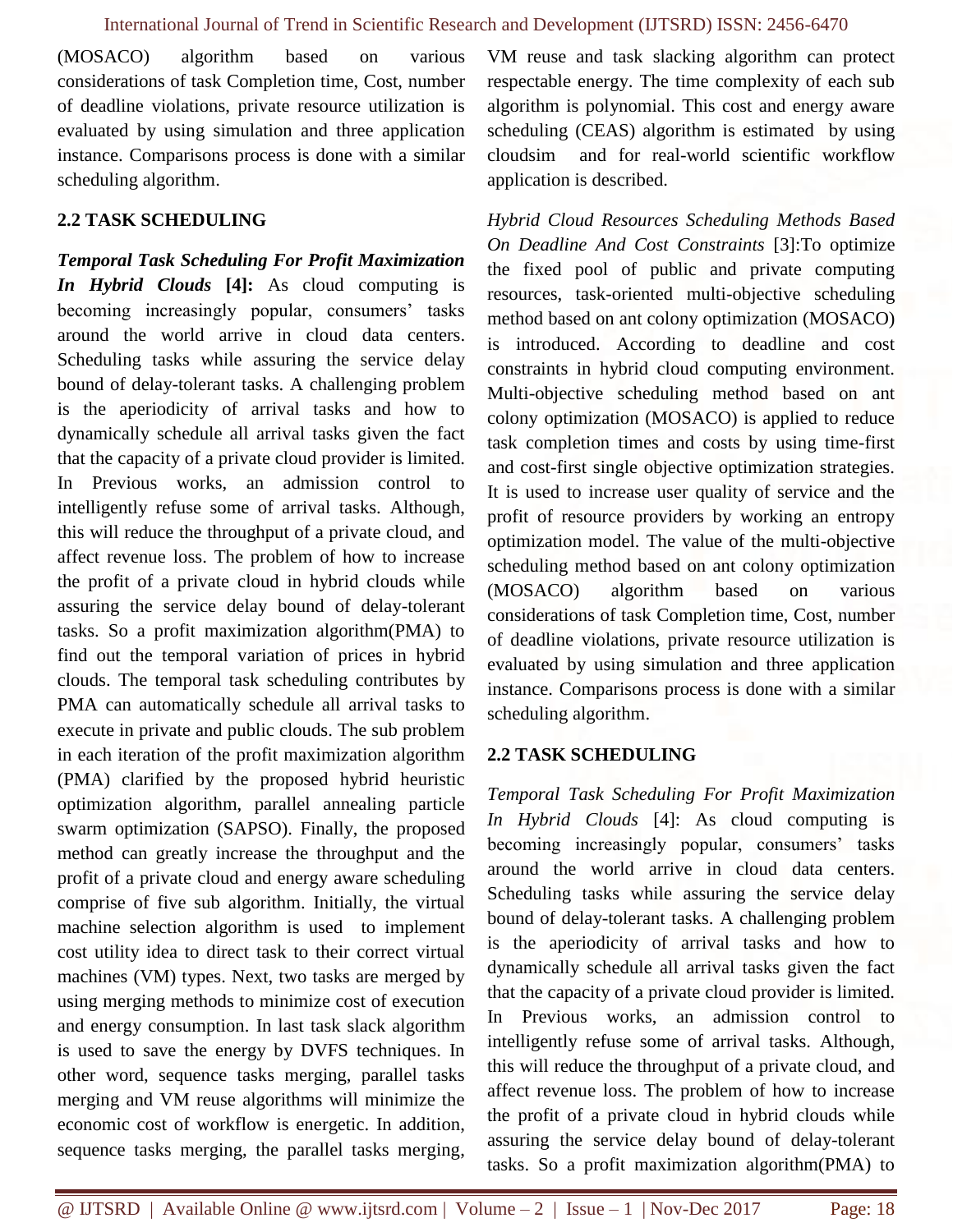find out the temporal variation of prices in hybrid clouds. The temporal task scheduling contributes by PMA can automatically schedule all arrival tasks to execute in private and public clouds. The sub problem in each iteration of the profit maximization algorithm (PMA) clarified by the proposed hybrid heuristic optimization algorithm, parallel annealing particle swarm optimization (SAPSO). Finally, the proposed method can greatly increase the throughput and the profit of a private cloud while guaranteeing the service delay bound.

*Joint Optimization Of Operational Cost And Performance Interference* **[5]:** In a data center, Virtual machine (VM) scheduling is a technique for the efficient operation of the computing resources. Previous work has mainly focused on consolidating VMs to improve resource utilization and to optimize energy consumption. In spite, the interference between collocated VMs is usually ignored, which can result in much worse performance degradation of the applications running on the Virtual Machines due to the contention of the shared resources. Based on this observation, we aim at designing efficient Virtual Machines assignment and scheduling strategies in which we consider optimizing both the operational cost of the data center and the performance degradation of the running applications.so that finally proposed a general model that captures the tradeoff between the two contradictory objectives. There is an offline and online solutions for this problem by exploiting the spatial and temporal information about performance interference of Virtual Machines collocation, where Virtual Machines scheduling is performed by jointly considering the combinations and the life-cycle overlap of the Virtual Machines. Evaluation results show that the proposed methods can generate efficient schedules for Virtual Machines, achieving low operational cost reducing the performance degradation of applications in cloud data centers.

*Simultaneous Cost And Qos Optimization In Cloud* **[6]:** Cloud computing offers resources and services for Web applications. In cloud resource allocation, Selection of optimal cloud resources is the important goal. In some cases, cloud provider's pricing strategy is developed for the interest of the providers so customers pay more than needs. Nonetheless, cloud customers are interested in selecting cloud resources to meet their quality of service requirements. In the interest of both providers and customers, it is essential to balance the two conflicting objectives of deployment cost and Quality of Service performance. In this, present a cost-effective and a runtime friendly algorithm that reduces the deployment cost while meeting the Quality of Service performance requirements. In other words, the algorithm grant an optimal choice, from customers view, for deploying a Web application in a cloud computing environment. The multi-objective optimization algorithm cheapen cost and increases Quality of Service performance in parallel. The proposed technique is proved by a series of experiments on various workload scenarios deployed in two distinct cloud providers. The final results produce that the proposed algorithm finds out the optimum combination of cloud resources that provides a balanced trade-off between deployment cost and QoS performance in relatively low runtime.

| S.NO           | <b>Scheduling Techniques</b>   | <b>Problem Statement   Result</b> |                     | <b>Environment</b> |  |
|----------------|--------------------------------|-----------------------------------|---------------------|--------------------|--|
|                |                                |                                   |                     |                    |  |
| $\mathbf 1$    | Cloud-based workflow           | Resource                          | Minimize the cost   | Cloud Environment  |  |
|                | Scheduling (CWSA)              | Management in the                 | of execution of the |                    |  |
|                | Algorithm $[1]$                | of<br>multi-<br>context           | workflows           |                    |  |
|                |                                | cloud<br>tenant                   |                     |                    |  |
|                |                                | computing                         |                     |                    |  |
| $\overline{2}$ | Cost<br>and<br>energy<br>aware | the<br>To<br>execute              | Minimize<br>the     | Cloud Environment  |  |
|                | algorithm<br>scheduling        | deadline-                         | execution cost of   |                    |  |
|                | (CEAS)[2]                      | constrained                       | workflow            |                    |  |
|                |                                | scientific workflows              |                     |                    |  |

## **TABLE I COMPARISON TABLE FOR DIFFERENT SCHEDULING TECHNIQUE**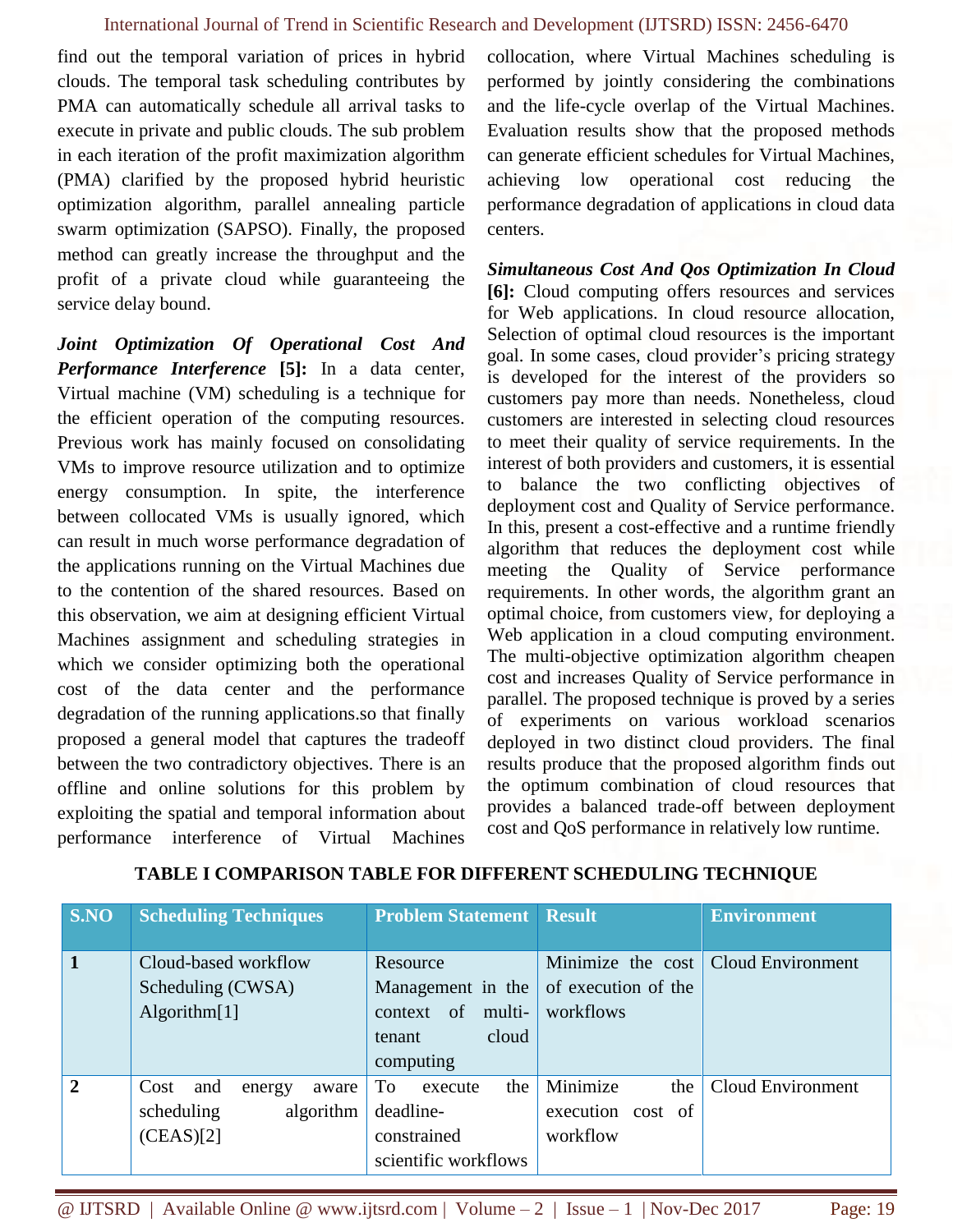**3** Profit maximization algorithm [4] Dynamically scheduling task Increase profit and throughput Cloud data center **4** Improved ant colony algorithm[3] Task-scheduling problems To optimize resource Utilization Cloud Environment **5** Multi-objective optimization algorithm[6] Selection of optimal cloud resource To minimize cost and maximize QoS Cloud Environment

International Journal of Trend in Scientific Research and Development (IJTSRD) ISSN: 2456-6470

## **TABLE II COMPARISON ON SCHEDULING ALGORITHMS AND PERFORMANCE METRICS**

Virtual machine

To improve resource utilization

Cloud data center

scheduling

| <b>Scheduling Techniques</b>                                                | <b>Performance Metrics</b>         |                 |                               |                                  |                  |                    |
|-----------------------------------------------------------------------------|------------------------------------|-----------------|-------------------------------|----------------------------------|------------------|--------------------|
|                                                                             | utilization<br>Improve<br>resource | Improves<br>QoS | consumpti<br>Reduce<br>energy | Minimize<br>execution<br>cost of | Minimize<br>cost | makespan<br>Reduce |
| <b>Cloud-based workflow</b><br><b>Scheduling (CWSA)</b><br><b>Algorithm</b> |                                    |                 |                               |                                  |                  | ✓                  |
| Cost and energy aware scheduling<br>algorithm (CEAS)                        |                                    |                 |                               | ✓                                |                  |                    |
| <b>Profit maximization algorithm</b>                                        | ✓                                  |                 |                               |                                  |                  |                    |
| optimization<br>Multi-objective<br>algorithm                                |                                    | $\checkmark$    |                               |                                  | $\checkmark$     |                    |
| <b>VM Profit Planning algorithm</b>                                         | ✓                                  |                 | $\checkmark$                  |                                  |                  |                    |
| Improved ant colony algorithm                                               | $\checkmark$                       |                 |                               |                                  | $\checkmark$     |                    |

## **CONCLUSION**

As the cloud computing technology is growing day by day many new challenges are rising. Task scheduling is one among them. In this paper an analysis of various existing scheduling techniques inthe areas like resource utilization, execution time and makspan, etc. ina cloud environment is done. The study also

**6** VM Profit Planning

algorithm[5]

motivates for number of parameters which can be included in future.